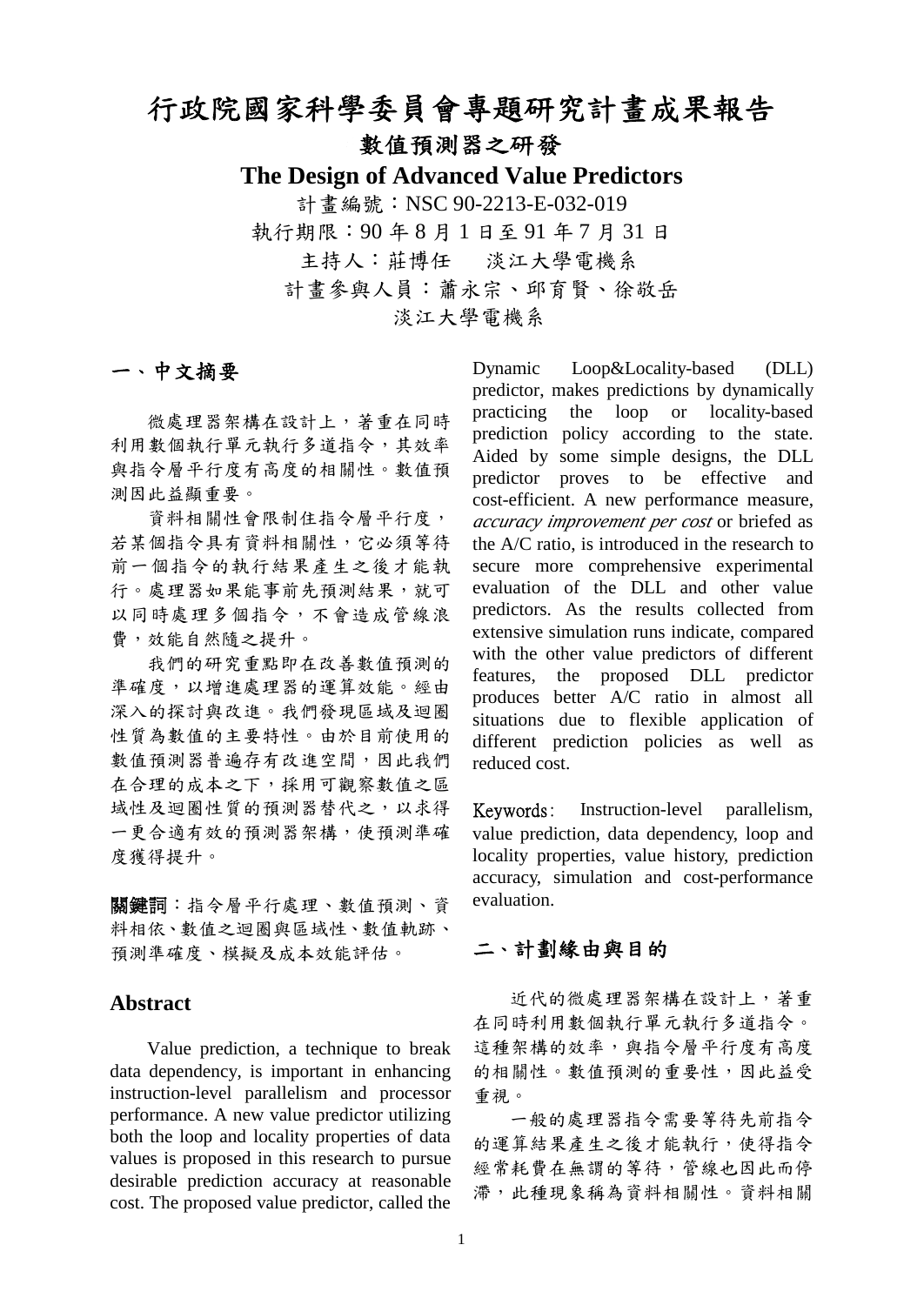性會限制住指令層平行度,使得處理器無 法同時處理多個指令。處理器如果能在結 果產生之前,事先獲得結果給下一個指令 使用的話,就不會造成管線的浪費,效能 自然隨之提升。

數值預測是一種藉由預測指令的結果 來打破產生數值的指令與消耗數值的指令 之間的相關性之技術。其主要功能是藉由 記錄過去的歷史資料來預測指令所產生的 結果,藉此越過內部指令資料間的依賴關 係,使有依賴關係的指令群達到平行處理 的效果。

1996 年 last outcome predictor [1]被提 出來,它利用簡單的方法捕捉指令重複產 生的數值,也開啟了數值預測的研究之 門;此後數年間針對 data value 之特性,各 種預測器紛紛被提出,預測準確度的研究 改進不斷推陳出新。原本用於分支預測的 two-level predictor 也被用於數值預測[2], 它能夠藉由捕捉更複雜的重覆 patterns 增 進準確度。隨後各式截取多種預測器優點 的混合型預測器,也被廣泛討論[3]。

由於目前普遍使用的各種數值預測器 都存在改進空間,對數值預測法做了極為 深入的探討後,我們研究如何改善數值預 測的準確度,以增進處理器的運算效能, 進而提昇整體系統效能。

在實際做法上,我們針對數值的兩項 特性來改進數值預測器:

- 1. 區域 (locality) 特性: last outcome scheme [1]是第一個針對此特性的預測 器,架構簡單且成本不高,但準確度卻 不能夠符合一個高效能處理器所需; FCM[4,5]和 two-level predictor[2]也是 針對此一特性所設計的預測器,它們都 有雙層次的設計且預測相當準確,但其 硬體成本較高且運作複雜為缺點。因此 我們設計出一折衷的預測方法,使其兼 顧成本而且維持一定的準確度。
- 2. 迴圈 (loop) 特性:我們知道程式中經 常有迴圈的出現,因此數值也具有迴圈 性質。模擬數據顯示 stride predictor [6,7] 的預測正確率很高,表示數值中迴圈佔 有一定的比率,但是一般的預測器都沒 有特別針對迴圈的性質加以設計,因此 我們在預測器中加入了偵測迴圈性質

的機制,使其能有效預測出迴圈的出 現,以提升預測準確度。

#### 三、結果與討論

我們所提出的方法,包含一個新設計 的預測器 Dynamic Loop&Locality-based predictor (簡稱 DLL 預測器), 以及一個新 的分發策略 (簡稱 LRU info Dispatch)。

#### (一) DLL 預測器

DLL 預測器的運作方式如下:指令以 program counter 索引到 entry, 比較 tag 相 同後,檢查 state 欄位,若為 steady,表示 前兩次出現的 data values 有等差的現象, 則預測下一個值為 value+stride;若 state 欄 位是 locality,表示之前的 data values 沒有 等差的現象,則找出 counters 欄位中哪一 個 counter 的值最大,並檢查此 counter 值 是否有超過 threshold 值。若有超過 threshold 值, 就以此 counter 對應的 data value 為預測值;若沒有超過 threshold 則不 預測。

當 outcome 可得時,更新分為兩部 份,針對迴圈性質部份的 Stride、State 欄 位需要更新:stride 欄位存放 outcome 與 value 的差值,接著再將 outcome 存入 value 欄位,而 State 欄位的改變是以目前的 stride 和前次的 stride 是否相等為改變的依據,相 等時 state 改變成 loop,不相等時則 State 欄位改為 locality。更新的另一部份包括針 對 locality 性質的 LRU info、Data Values、 Counters 欄位:由 LRU info 可知 data values 中何者最舊,最舊者用 outcome 替換掉。 Counters 方面,每當 outcome 可得時,DLL 所儲存的 unique values 與 outcome 比對, 比對相等者的計數值加 3(如果加 3 以後超 過飽和值,則以飽和值計),比對不相等者 的計數值減 1(若它們都非零的話)。

#### (二)LRU info Dispatch

假設每個 entry 存放 4 個 unique values, 這 4 個 values 分別用 index 表示,即 0, 1, 2, 3。 LRU info 欄位有 4個 fields, 每個 field 佔 2 個 bits: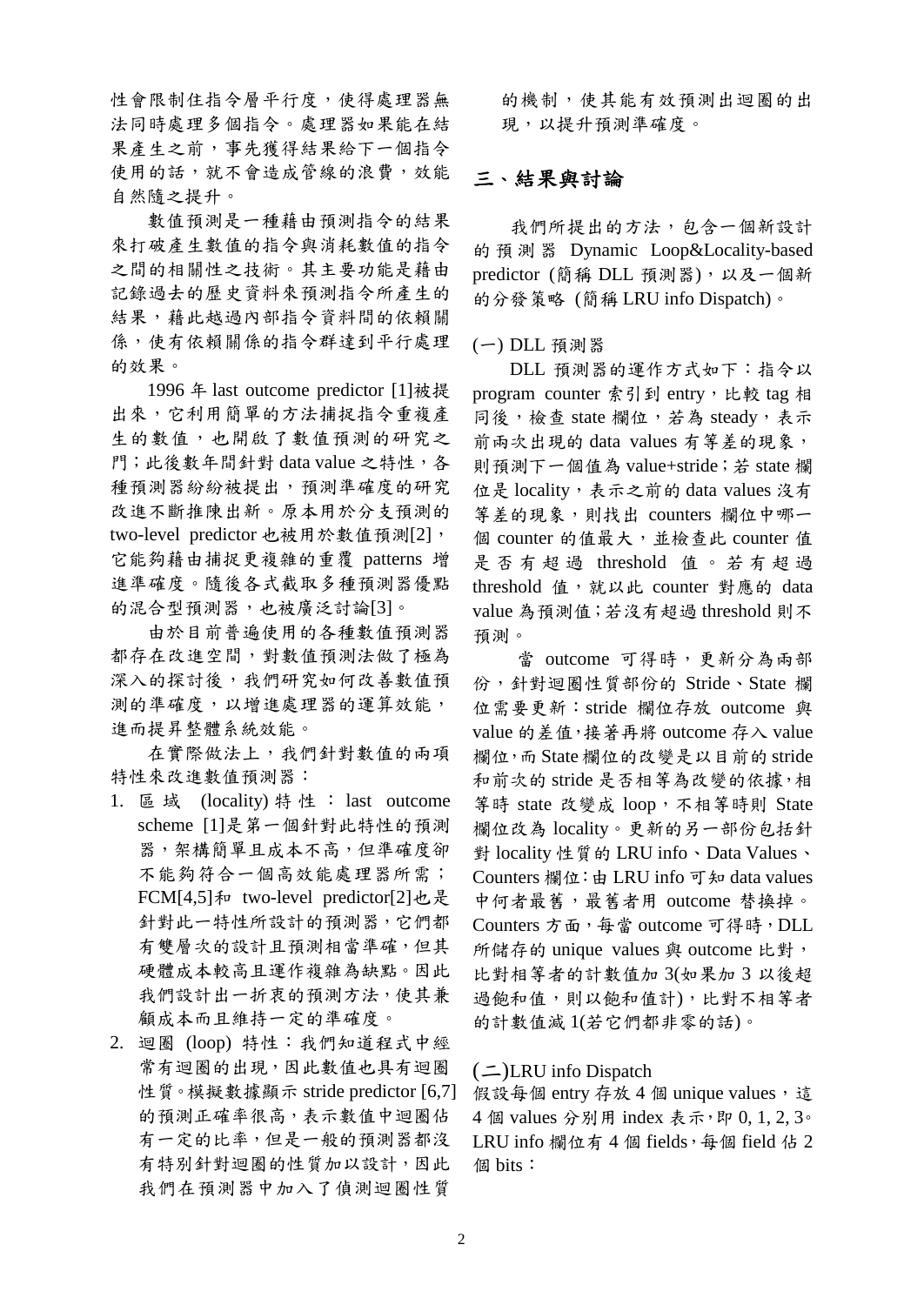| IRU. |  |  |
|------|--|--|
|------|--|--|

LRU放的是第一個要被替代的index,MRU 是最後才被替代的 index。一開始,LRU info 及 data values 欄位是空的,當 outcome 產 生後,這筆資料填入 data values 欄位的第 一個:



LRU info 欄位做以下的安排:



這樣可以達到當第2,3,4個 unique value 出現的話,index 1 的值最先被替代,再來 是 index 2 和 3 的值被替代。最後被替代的 是  $V1$ , 因為它是 MRU。

假設 V5 出現前,Data values 和 LRU info 如下:



第 5 個 unique value (V5) 出現後, index 2 要被替代,替代完畢後 index 2 變為 MRU, 其餘的 index 左移:

| Index : $ 0 $        |    |  |
|----------------------|----|--|
| Data values $:  V1 $ | V) |  |

LRU info 欄位做以下的安排:

| LRU |  | <b>MRU</b> |
|-----|--|------------|

由以上可知,LRU info 也是一種 pattern, 但是存放 4 個 values 時,LRU info 也存放 4個 index (一個 index 需 2bits),而這樣 只有8個 bits,只能索引到  $2^8$ =256個 entries (256 個太少,造成的干擾效應會很大)。 與 two-level VHP 的 12 個 bits(可索引到  $2^{12}$ =4096 個 entries) 有不小的差距。

所以增加一個叫 extra\_field 的欄位, 存放 2 個 index(4 bits)。在 LRU info 更新 前,先將 extra field 的資料左移,再將 LRU index存放到extra\_field的右邊那格(即低位 元欄位)。這樣的設計也是存 6 個 index, 共 12 bits 與 two level VHP 一樣。LRU info 分發的架構如下圖。



LRU info 分發的架構圖

針對所提出的方法,我們做了模擬評 估,評估的標準除了預測正確率外,還加 入成本的考量。綜合各項模擬結果。我們 發現能夠兼顧 data value 的 locality 及 loop 特性的預測器才能在各項 benchmarks 中有 較高的正確率,如 FCM、hybrid 及 DLL 預 測器。這時成本的考量就顯得特別重要, 由於 FCM 使用非常多的硬體成本記錄歷 史資料,雖然正確率最高,但在考量成本 的情況下顯得不盡理想。Hybrid predictor